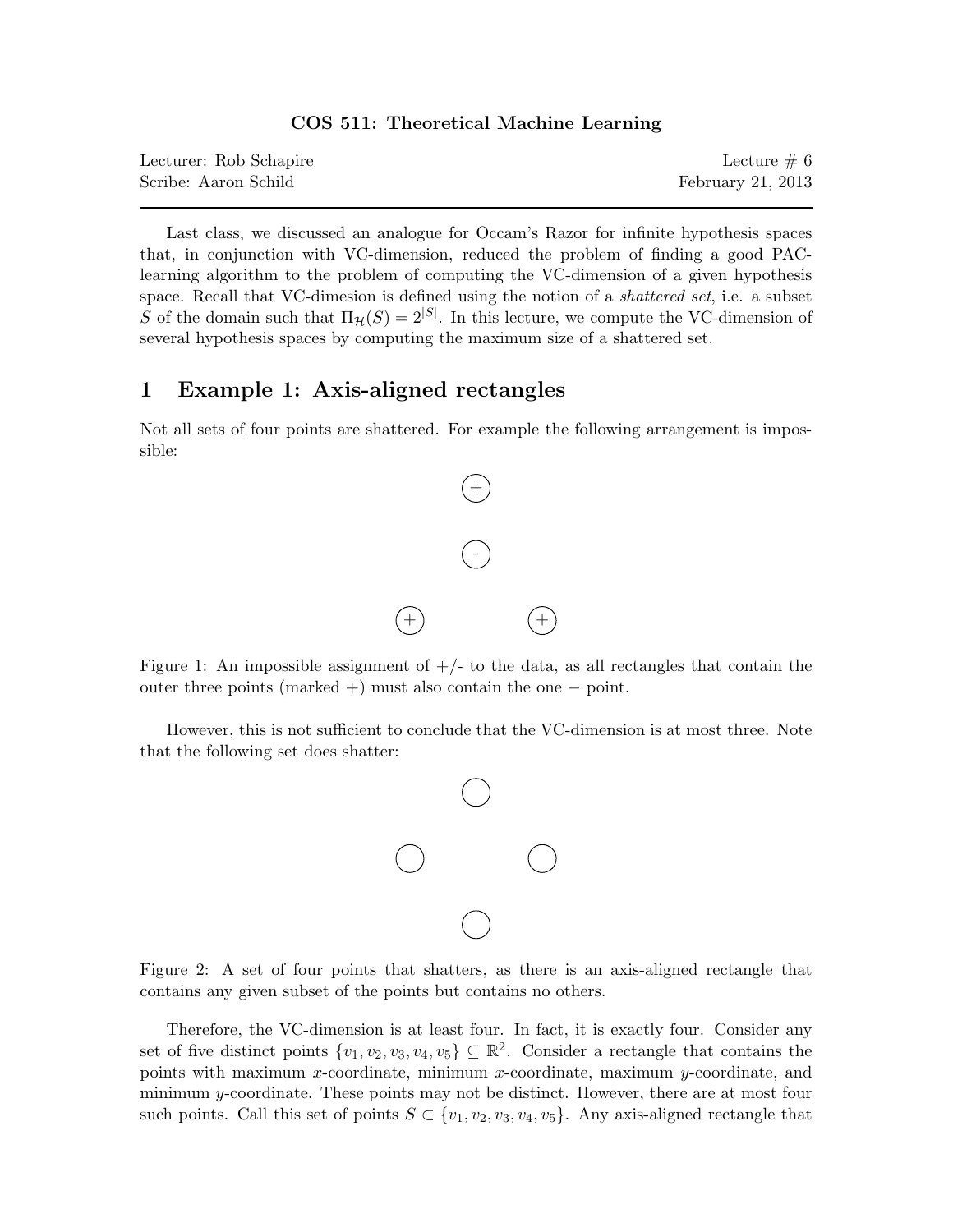contains S must also contain all of the points  $v_1, v_2, v_3, v_4$ , and  $v_5$ . There is at least one  $v_i$ that is not in S, but still must be in the rectangle. Therefore, the labeling that labels all vertices in S with + and  $v_i$  with – cannot be consistent with any axis-aligned rectangle. This means that there is no shattered set of size 5, since all possible labelings of a shattered set must be realized by some concept.

By a similar argument, we can show that the VC-dimension of axis-aligned rectangles in  $\mathbb{R}^n$  is 2n. By generalizing the approach for proving that the VC-dimension of the positive half interval learning problem is 1, one can show that the VC-dimension of  $n-1$  dimensional hyperplanes in  $\mathbb{R}^n$  that pass through the origin is n. This concepts are inequalities of the form

 $\mathbf{w} \cdot \mathbf{x} > 0$ 

for any fixed  $\mathbf{w} \in \mathbb{R}^n$  and variable  $\mathbf{x} \in \mathbb{R}^n$ . In this case, concepts label points with  $+$  if they are one side of a hyperplane and − otherwise.

## 2 Other remarks on VC-dimension

In the cases mentioned previously, note that the VC-dimension is similar to the number of parameters needed to specify any particular concept. In the case of axis-aligned rectangles, for example, they are equal since rectangles require a left boundary, a right boundary, a top boundary, and a bottom boundary. Unfortunately, this similarity does not always hold, although it often does. There are some hypothesis spaces with infinite VC-dimension that can be specified with one parameter.

Note that if H is finite, the VC-dimension is at most  $\log_2|\mathcal{H}|$ , as at least  $2^r$  distinct hypotheses must exist to shatter a set of size r.

For a hypothesis space with infinite VC-dimension, there is a set of size  $m$  that is shattered for any  $m > 0$ . Therefore,  $\Pi_{\mathcal{H}}(m) = 2^m$ , which we mentioned last class as an indication of a class that is hard to learn. In the next section, we will show that all classes with bounded VC-dimension d have  $\Pi_{\mathcal{H}}(m) = O(m^d)$ , completing the description of PAC-learnability by VC-dimension.

# 3 Sauer's Lemma

Recall that  $\binom{n}{k}$  $\binom{n}{k} = \frac{n!}{(n-k)!}$  $\frac{n!}{(n-k)!k!}$  if  $0 \leq k \leq n$  and  $\binom{n}{k}$  ${k \choose k} = 0$  if  $k < 0$  or  $k > n$ . k and n are integers and *n* is nonnegative for our purposes. Note that  $\binom{n}{k}$  ${k \choose k} = O(n^k)$  when k is regarded as a positive constant. We will show the following lemma, which immediately implies the desired result:

**Lemma 3.1** (Sauer's Lemma). Let  $\mathcal{H}$  be a hypothesis with finite VC-dimension d. Then,

$$
\Pi_{\mathcal{H}}(m) \leq \sum_{i=0}^{d} \binom{m}{i} := \Phi_d(m)
$$

*Proof.* We will prove this by induction on  $m + d$ . There are two base cases:

**Case 1** ( $m = 0$ ). There is only one possible assignment of + and - to the empty set, i.e.  $\Pi_{\mathcal{H}}(m) = 1$  here. Note that  $\Phi_d(0) = \begin{pmatrix} 0 \\ 0 \end{pmatrix}$  $\binom{0}{0} + \binom{0}{1}$  $\binom{0}{1} + \ldots + \binom{0}{d}$  $\binom{0}{d}$  = 1, as desired.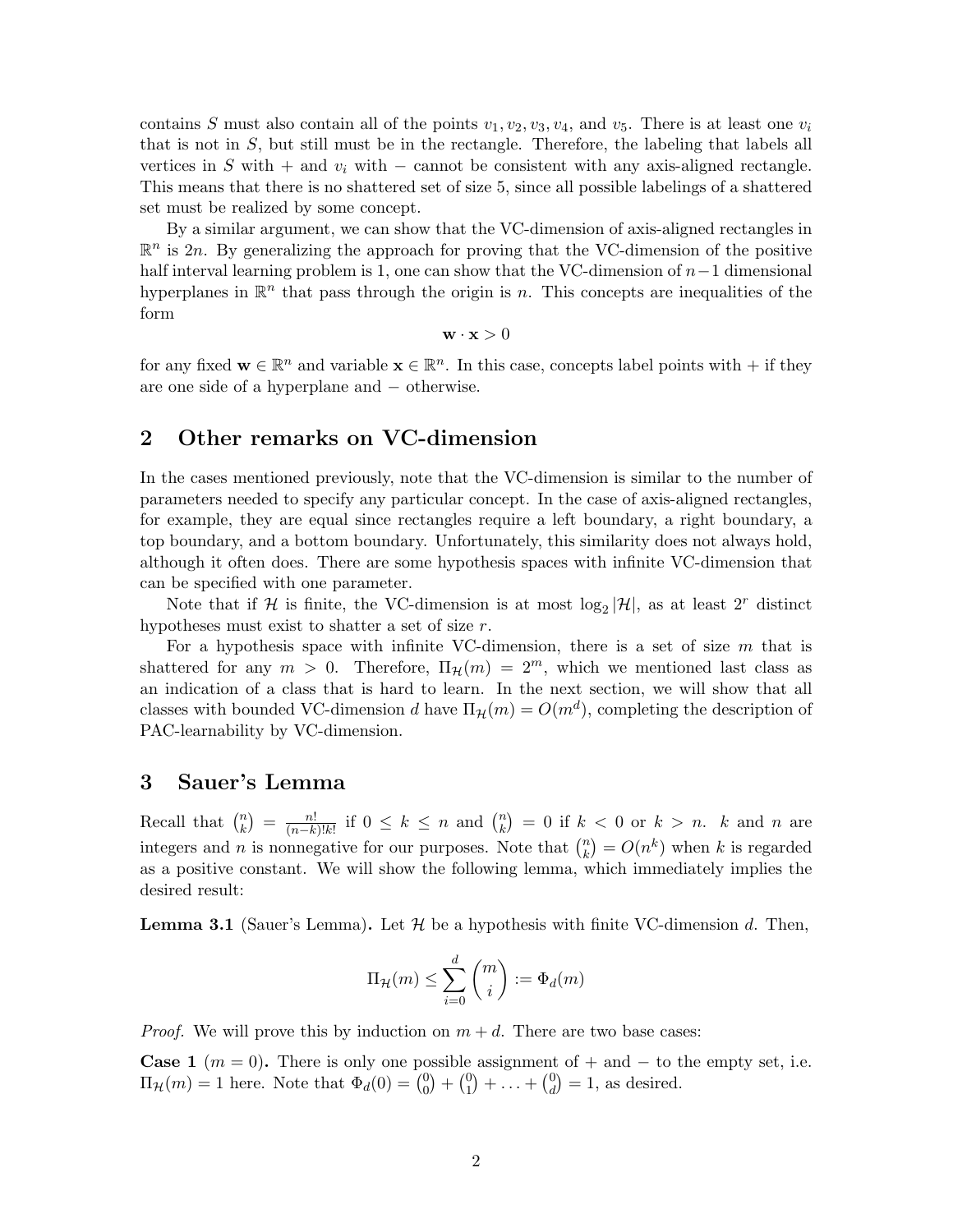**Case 2**  $(d = 0)$ . Not even a single point can be shattered in this situation. Therefore, on any given point, all hypotheses have the same value. Therefore, there is only one possible hypothesis and  $\Pi_{\mathcal{H}}(m) = 1$ . This agrees with  $\Phi$ , as  $\Phi_0(m) = \binom{m}{0} = 1$ .

Now, we will prove the induction step. For this, we will need Pascal's Identity, which states that

$$
\binom{n}{k} + \binom{n}{k+1} = \binom{n+1}{k+1}
$$

for all integers n and k with  $n \geq 0$ . Consider a hypothesis space H with VC-dimension d and a set of m examples  $S := \{x_1, x_2, \ldots, x_m\}$ . Let  $T := \{x_1, x_2, \ldots, x_{m-1}\}$ . Form two hypothesis spaces  $\mathcal{H}_1$  and  $\mathcal{H}_2$  on T as follows (an example is in Figure 3). Let  $\mathcal{H}_1$  be the set of restrictions of hypotheses from H to T. Let  $h|_T$  denote the restriction of h to T for  $h \in \mathcal{H}$ , i.e. the function  $h_T : T \to \{-, +\}$  such that  $h_T(x_i) = h(x_i)$  for all  $x_i \in T$ . An element  $\rho$  on T is added to  $\mathcal{H}_2$  if and only if there are two distinct hypotheses  $h_1, h_2 \in \mathcal{H}$ such that  $h_1|_T = h_2|_T = \rho$ .

Note that  $|\Pi_{\mathcal{H}}(S)| = |\Pi_{\mathcal{H}_1}(T)| + |\Pi_{\mathcal{H}_2}(T)|$ . What are the VC-dimensions of  $\mathcal{H}_1$  and  $\mathcal{H}_2$ ? First, note that the VC-dimension of  $\mathcal{H}_1$  is at most d, as any shattering set of size  $d+1$  in T is also a subset of S that is shattered by the elements of  $H$ , contradicting the fact that the VC-dimension of  $H$  is d.

Suppose that there is a set of size d in T that is shattered by  $\mathcal{H}_2$ . Since every hypothesis in  $\mathcal{H}_2$  is the restriction of two different hypotheses in  $\mathcal{H}$ ,  $x_m$  can be added to the shattered set of size d in T to obtain a set shattered by  $H$  of size  $d+1$ . This is a contradiction, so the VC-dimension of  $\mathcal{H}_2$  is at most  $d-1$ . By the inductive hypothesis,  $\Pi_{\mathcal{H}_1}(m-1) \leq \Phi_d(m-1)$ . Similarly,  $\Pi_{\mathcal{H}_2}(m-1) \leq \Phi_{d-1}(m-1)$ . Combining these two inequalities shows that

$$
\Pi_{\mathcal{H}}(m) \leq \Phi_d(m-1) + \Phi_{d-1}(m-1)
$$
\n
$$
= \left(\sum_{i=0}^d \binom{m-1}{i}\right) + \left(\sum_{j=0}^{d-1} \binom{m-1}{j}\right)
$$
\n
$$
= \binom{m-1}{0} + \sum_{i=0}^{d-1} \left(\binom{m-1}{i} + \binom{m-1}{i+1}\right)
$$
\n
$$
= \binom{m}{0} + \sum_{i=0}^{d-1} \binom{m}{i+1}
$$
\n
$$
= \Phi_d(m)
$$

completing the inductive step.

Often, the polynomial  $\Phi_d(m)$  is hard to work with. Instead, we often use the following result:

**Lemma 3.2.**  $\Phi_d(m) \leq (em/d)^d$  when  $m \geq d \geq 1$ .

*Proof.*  $m \geq d \geq 1$  implies that  $\frac{d}{m} \leq 1$ . Therefore, since  $i \leq d$  in the summand,

 $\Box$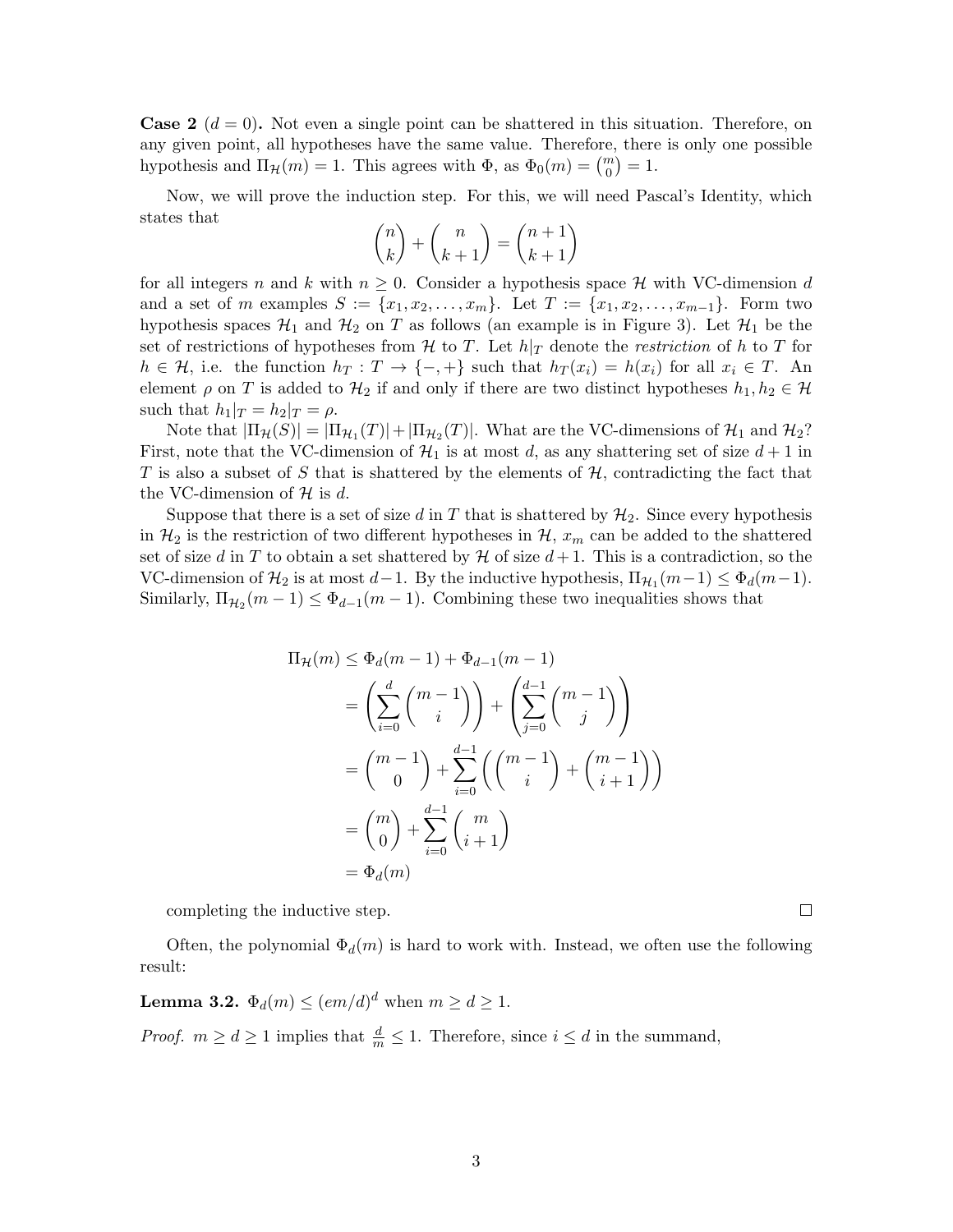| ${\mathcal H}$ | $x_1$          | $x_2$ | $x_3$       | $x_4$          | $x_5$    |                 |                  |                  |                  |                |                 |                |                  |                  |          |
|----------------|----------------|-------|-------------|----------------|----------|-----------------|------------------|------------------|------------------|----------------|-----------------|----------------|------------------|------------------|----------|
|                | $\theta$       |       | 1           | $\theta$       | $\theta$ | $\mathcal{H}_1$ | $x_1$            | $x_2$            | $x_3$            | $x_4$          |                 |                |                  |                  |          |
|                | $\overline{0}$ |       | $\mathbf 1$ | $\overline{0}$ |          |                 | $\boldsymbol{0}$ | 1                | 1                | $\theta$       | $\mathcal{H}_2$ | $x_1$          | x <sub>2</sub>   | $x_3$            | $x_4$    |
|                | $\theta$       |       |             |                | $\Omega$ |                 | $\overline{0}$   |                  | 1                |                |                 | $\overline{0}$ |                  |                  | $\Omega$ |
|                | $\mathbf{1}$   |       | $\theta$    |                | $\theta$ |                 | 1                | $\boldsymbol{0}$ | $\boldsymbol{0}$ |                |                 |                | $\boldsymbol{0}$ | $\boldsymbol{0}$ |          |
|                | $\mathbf 1$    |       | $\theta$    |                |          |                 |                  |                  | $\boldsymbol{0}$ | $\overline{0}$ |                 |                |                  |                  |          |
|                | 1              |       |             |                |          |                 |                  |                  |                  |                |                 |                |                  |                  |          |

Figure 3: The construction of  $\mathcal{H}_1$  and  $\mathcal{H}_2$ 

$$
\left(\frac{d}{m}\right)^d \sum_{i=0}^d {m \choose i} \le \sum_{i=0}^d \left(\frac{d}{m}\right)^i {m \choose i}
$$

$$
= \left(1 + \frac{d}{m}\right)^m
$$

$$
\le e^d
$$

Multiplying on both sides by  $(m/d)^d$  on both sides gives the desired result.

Plugging this result into the examples bound proven last class shows that

$$
err(h) = O\left(\frac{1}{m}\left(d\ln\frac{m}{d} + \ln\frac{1}{\delta}\right)\right)
$$

 $\Box$ 

We can also write this in terms of the number of examples required to learn:

$$
m = O\left(\frac{1}{\epsilon}(\ln 1/\delta + d\ln 1/\epsilon)\right)
$$

Note that the number of examples required to learn scales linearly with the VC-dimension.

## 4 Lower bounds on learning

The bound proven in the previous section shows that the VC-dimension of a hypothesis space yields an upper bound on the number of examples needed to learn. Lower bounds on the required number of examples also exist. If the VC-dimension of a hypothesis space is  $d$ , there is a shattered set of size  $d$ . Intuitively, any hypothesis learned from a subset of size at most  $d-1$  cannot predict the value of the last element with probability better than  $1/2$ . This suggests that at least  $\Omega(d)$  examples are required to learn.

In future classes, we will prove the following

**Theorem 4.1.** For all learning algorithms A, there is a concept  $c \in \mathcal{C}$  and a distribution D such that if A is given  $m \leq d/2$  examples labeled by c and distributed according to D, then

$$
\mathbf{Pr}[\text{err}(h_A) > 1/8] \ge \frac{1}{8}
$$